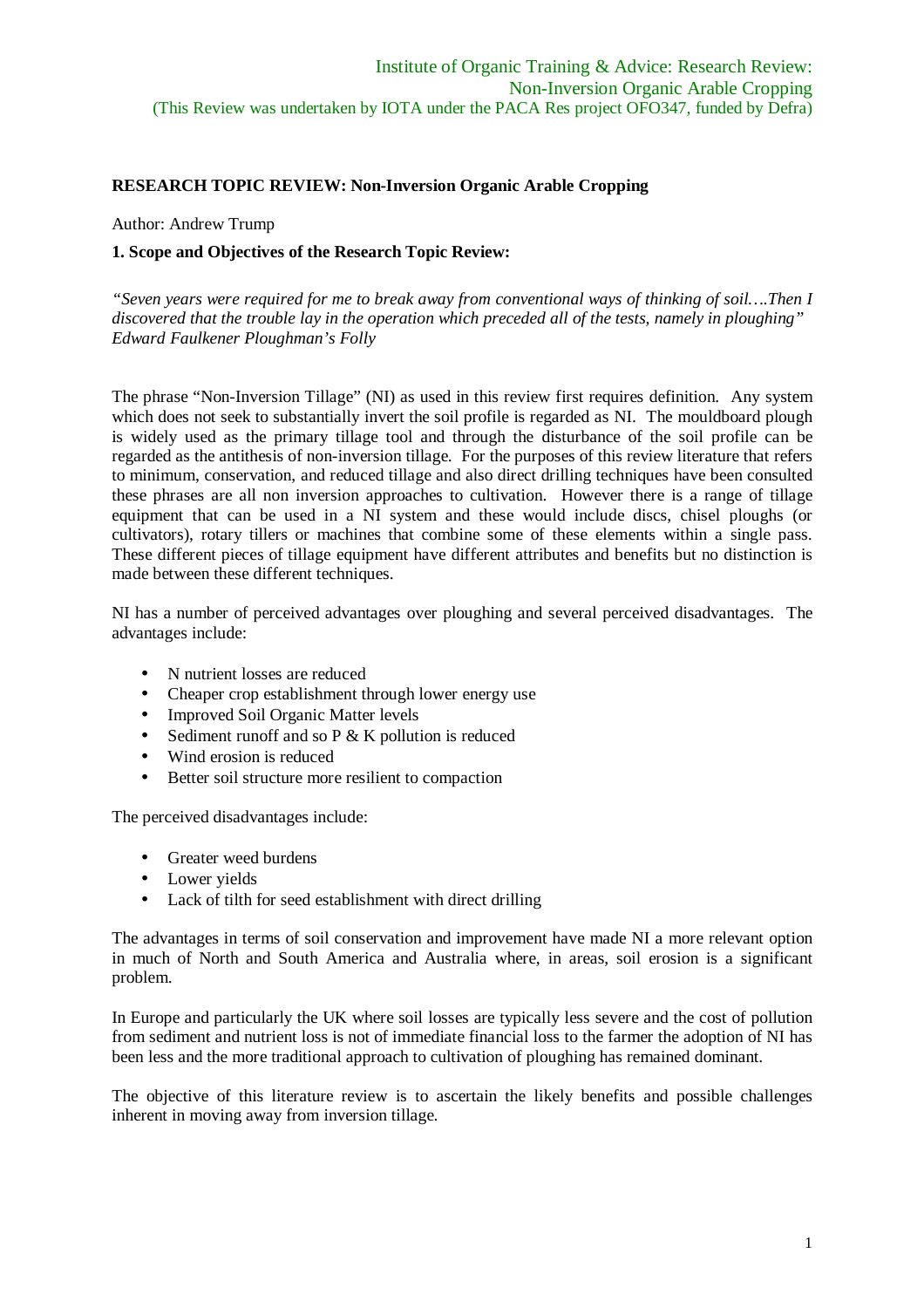## **2. Summary of Research Projects and the Results**

## **Munkholm Lars J.; Schjonning, Per and Passmussen Karl J. (2001) Non- inversion tillage effects on soil mechanical properties of a humid sandy loam.** *Soil and Tillage Research* **62 (1- 2):pp 1-14 (Organic)**

This research compared soil mechanical behaviour under a conventional tillage system using a mouldboard plough and a NI system using a subsoiler and combination drill establishment system. It concluded that the quality of tilth achieved under the NI system was not as good as that achieved through a conventional approach. However these assessments were made in within the early stage of changing from a conventional to NI system and it was acknowledged that the longer-term benefits of NI may be greater and they also acknowledged that the NI system removed an existing plough pan.

## **ADLib Glossary (Non-organic)**

www.adlib.ac.uk/ema/content.aspx

Carbid beetles are understood to be a major predator of slugs and NI is shown to have a less harmful impact on populations than ploughing. They are a useful bio-indicator of impacts of soil cultivation.

Minimum cultivation may reduce broad leaf weeds but grass may require special attention. Blackgrass (Galium aparine) and Brome (Bromus sterilis) may increase as it is virtually entirely removed by ploughing.

## **Ozpinar Sakine (2006) Effects of tillage sytems on weed population and economics for winter wheat production under the Mediterranean dryland conditions.** *Soil and Tillage* **Research 87 (2006) 1-8 (Non-organic)**

Ozpinar undertook work to investigate the effect of different tillage systems on winter wheat yield, weed density and tillage economy on a clay loam soil in Mediterranean climate in Northern Turkey. The treatments used were mouldboard plough (CT) and rototiller (RT) and discs (DT). Findings showed that RT gave the highest returns because although yields were not highest establishment costs were reduced. DT has lower costs but also lower yields due to higher weed burdens and so does not perform as weed economically. Finally CT gave best weed control and average yields but was the most expensive system to use and so did not perform as well economically as the RT system.

## **S.P. Cuttle, C.J.A. Macleod, D.R. Chadwick, D. Scholefield & P. M. Haygarth (IGER) P. Newell-Price, D. Harris, M.A. Shepherd, B.J. Chambers & R. Humphrey (ADAS) (***January 2007)* **An inventory of Methods to Control Diffuse Water Pollution From Agriculture.** *Defra Project ES0203* **(Non-organic)**

Defra estimate that on clay loam soils making use of manure applications (most organic systems) there will be a reduction in the loss of both N and P of approximately 6.8% and and 4% respectively if a Conversion Tillage (CT) system is adopted. The same work estimates that this combined with a reduction in machinery costs will save costs of £40 per ha**.**

#### **Project Ecological Soil Management (POB) (Organic) www.soel.de/english/poeb\_ueber\_e.html**

This project is taking a longer term view of soil quality under organic systems. One of the treatments used as part of this project was a non-inversion tillage cultivating to 30 cm depth. The study concluded that the non-inversion tillage system led to higher humus content in the upper soil crumb and increased microbiological activity, higher earthworm population and higher levels of water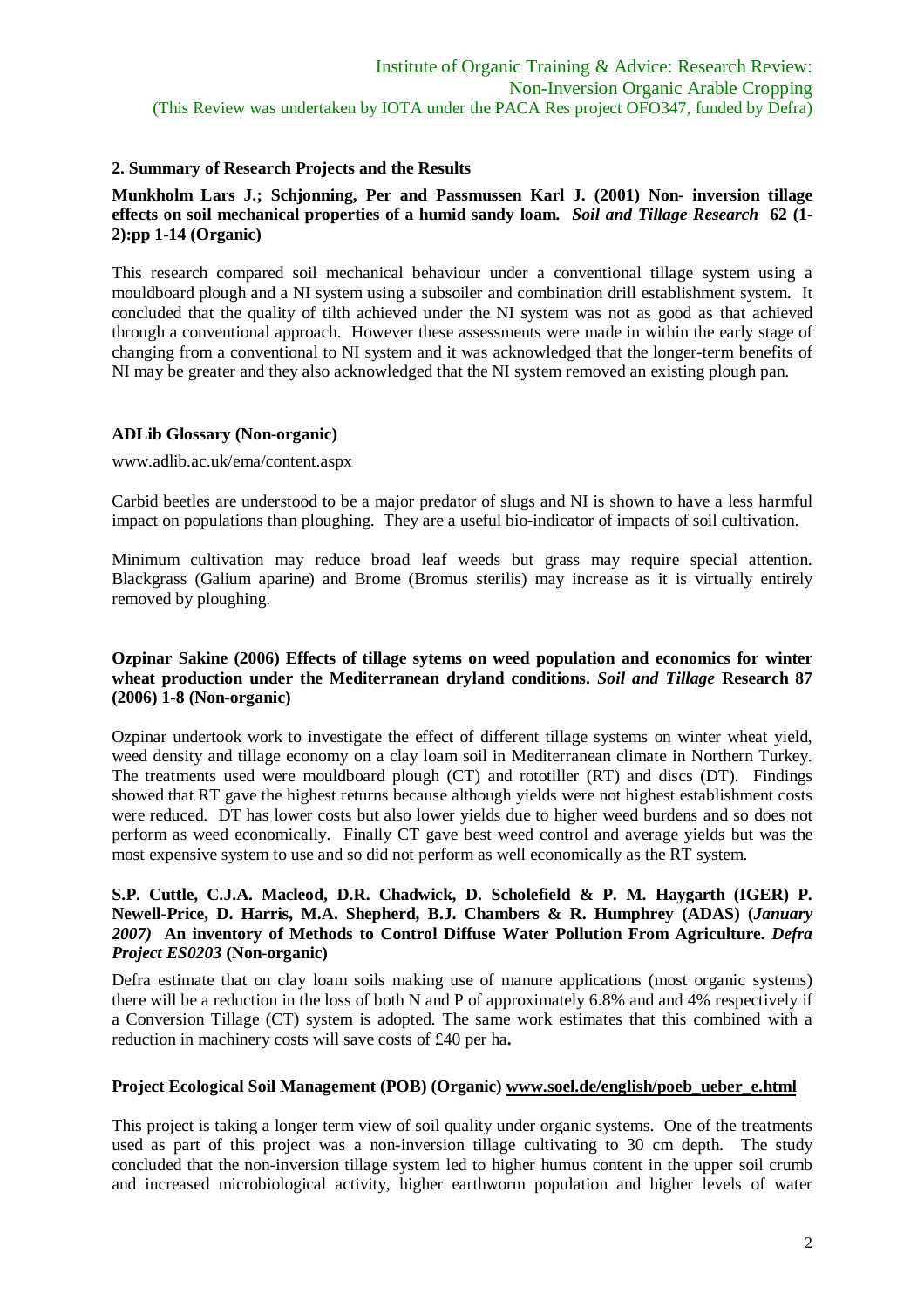infiltration. However lower yields were experienced due to higher weed incidence. (This paper was a translated synopsis of the published work from this project, in German).

#### **SAC Technical Note 580 Crop Protection in Reduced Tillage Systems (Non-organic)**

This paper reports on SEERAD funded work looking at weed and disease incidence under min-til systems in Scotland.

Both Annual Meadowgrass (Poa annua) and Chickweed (Stellaria media) was a significantly greater problem under a min-til treatment whilst volunteer OSR , Forget-Me-Not (Myostis arvensis) and Field Pansy (Viola arvensis) numbers were eliminated under a stale seedbed technique. This Annual meadow Grass infestation led to a 60% groundcover in March following drilling in autumn 2001. Grass seed and volunteer cereals establish better in the soil surface than do broad leafed weeds and so in a non inversion system grasses tend to germinate more readily. Allowing germination followed by a seed bed cultivation will help reduce the grass weed burden.

Disease incidence was also recorded. Take All and Eyespot and were shown to have lower incidence on average under a min-til system whilst Fusarium levels were higher. This is because being soil borne Fusarium is not removed from the growing crop by burial as is the case when using a mouldboard plough. A similar difficulty occurs with ergot. Ploughing puts the fruiting bodies underground where they will not re-infect the subsequent crop.

# **W Bond & RJ Turner (2005) Review of tillage and Weed control. HDRA www.organicweeds.org.uk Defra Project OF0315 (Organic)**

This work is primarily focussing on weed control strategies and the role tillage can play. The following findings are reported from a number of publications reviewed the by the HDRA staff. References for these papers are shown in the paper.

- Reduced tillage gives better control of soil erosion, conservation of soil moisture and more efficient use of fossil fuel
- Finer seedbeds produce more weed seedlings and allow better opportunities for direct weed control through cultivation.
- Rougher seedbeds allow few weeds to germinate and give weeds more protection against direct weeding operations.
- Non-inversion tillage keeps fresh weed seeds near the surface where shallow cultivations. Under chisel plough regime 30% of weed seeds in the top 1 cm of soil. In reviewed work over a 7 year period the distribution of weed seeds in the soil profile changed dramatically. Under a no-til and non-inversion regime 74% and 61% of weed seeds were in the top 5cm of soil whilst under a mouldboard ploughing system just 37% were present.
- Timing of cultivations also has an impact. Weeds such as black grass and wild oats have a greater germination earlier in the season and delaying planting can help reduce weed numbers in the following crop as well as providing opportunities to operate a stale seedbed system.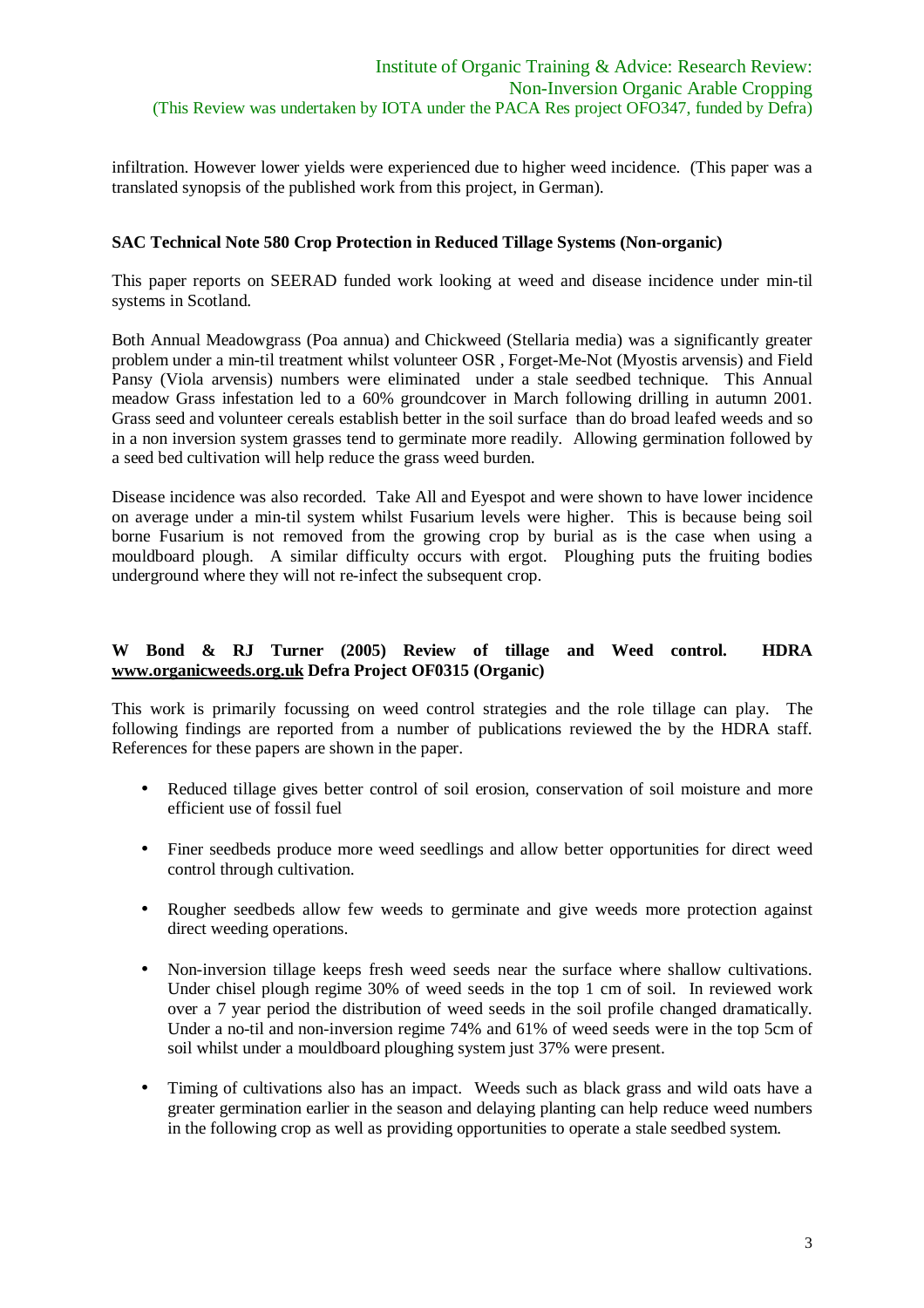• Understanding weed germination requirements can help determine drilling dates and weed emergence characteristics. Mean seedbed temperature is important in determining the number of seedlings that emerge the week after cultivation. Temperature would be affected by soil moisture as well as air temperature and daylength.

# **The Ploughman's Folly by Edward H Faulkener**

In his book Edward Faulkener argues the value of the mouldboard plough remains unproven and that its predominance as a tillage tool is due as much to the acceptance by farmers of the use of a mouldboard plough than any more compelling argument. He further suggests that the inversion of soil has several negative effects upon the soil.

- it breaks the natural capillary action of the soil leading to greater likelihood of drought stress of the seedling plant.
- Lower organic matter levels on the surface layer of the soil result in greater run-off of rainfall contributing to lower soil water levels but also greater risk of soil erosion.
- it places decomposition products beyond the reach of the developing plant and the organic matter at the plough depth draws water to it including water from above thereby reducing the water available to plants in the horizon above the organic matter layer.
- it creates a condition for decomposition which is starved of air. The decomposition generates carbon dioxide which being heavier than oxygen fills the soil matrix with Carbon Dioxide displacing the air upwards. This has two effects. It reduces the air available to the plant roots and the soil flora and fauna that are integral to process of breaking down soil organic matter and making nutrients available plant roots and most importantly deters saprophytic nitrogen gathering bacteria (free living nitrogen fixing bacteria).

Faulkener further develops this theme by choosing examples from natural systems to illustrate that the most fertile ecosystems are those that suffer little or no inversion of the soil such as forests or natural grasslands and that these systems allow the regeneration of new plants through minimal disturbance of the soil. Arguing that the fertility was generated though the decomposition of leaf mould and or animal faeces which was then easily available to developing seedling.

Evidence is given using reports of experiments he conducted and personal experiences of agricultural systems using simple hand planting equipment that did not invert soil.

One experiment was conducted using tomato plants. A rye crop was disced in to incorporate and the ground prepared by exerting a small amount of pressure at each point the tomato plant was to be located so re-establish the capillary action of the soil damaged by the discing. Each plant was then planted simply, " the roots of each plant after being freed of all clinging soil, were laid in the prepared track, covered with as mellow earth as could be found nearby, and firmed in place by tramping." The plants were left flat on the ground. The reported crop yielded well, better than other conventionally established crops.

# **Clements R** *et al* **(2001) Clover: cereal bi-cropping for organic farms Defra Project OF 0173 (Organic)**

Looking at bi-cropping as a means of reducing weed burden in the growing crop and supplying nitrogen to a growing crop this project investigated the potential for the establishment of cereal crops into a growing white clover crop. The clover was controlled prior to drilling by either mowing or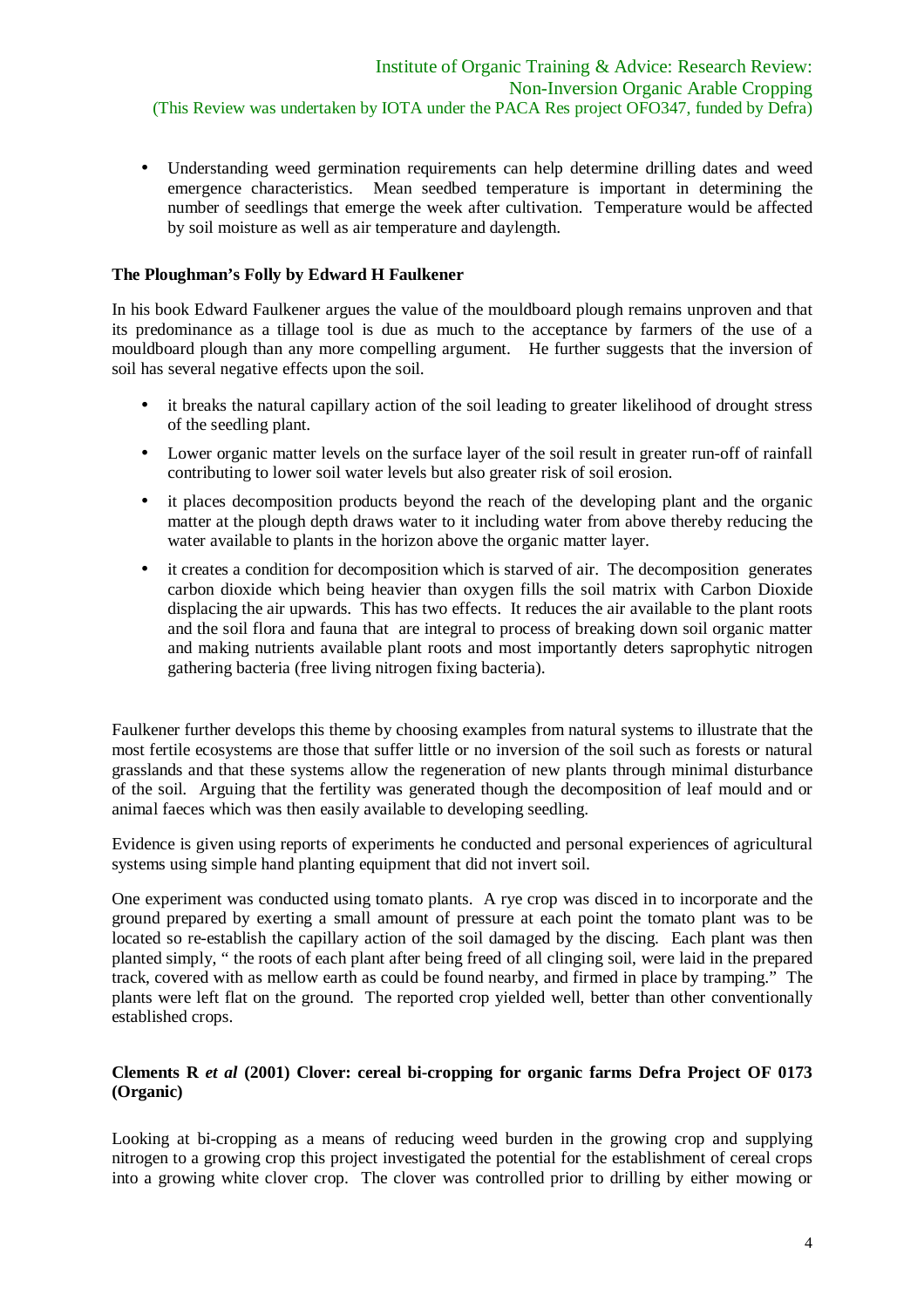rotovating. Despite the perceived advantages of such a a system this work concluded that without herbicide control of the clover the crops did not establish and develop sufficiently because of the competition to the crop created by the clover. However the work did note that better results were achieved using oats and triticale crops rather than wheat due to the greater competitiveness of these crops and that more success may have been achieved if a more numerous cultivation passes had been used to give better clover/weed control prior to establishment of the crop.

#### **Holland J.M (2002) The Environmental consequences of adopting conservation tillage in Europe: reviewing the evidence***. Agricultural Ecosystems & Environment* **103 (2004) 1-25 (Nonorganic)**

Conservation Tillage (CT) reduces soil erosion and pollution through run-off by between 15% and 89% and so nutrient and pesticide pollution such that fertiliser application rates can be reduced leading to a reduction in P loading in run-off of 24%. Further where CT is practiced streams support greater levels of insect life.

The type of cultivation used also under a CT system also effects run-off rates with sediment loss reported at 532, 828 and 1152 kg/ha respectively under no-till, chisel plough and disc plough respectively

Producing crops using CT uses less energy and causes less wear and tear on parts and is estimated to save 23.8kg C/ha per annum (this is US work). Another study put this figure at 26.8 kg C/ha for a maize Zea mays) soyabean (Glycine max) rotation. Further work looked at the total energy use for CT and plough based systems over 6 years under two different systems and concluded that the CT systems used 16% and 26% less energy than the plough based equivalents. Given the lower N and P leaching rates and potential to reduce fertiliser applications CT could have a greater impact upon reducing energy use.

CT however may require additional cultivation operations to assist with weed control. However the table below indicates the relative energy use of different operations and even additional energy used in further cultivations will be less than that used for ploughing. Approximately 8 passes with a cultivator can be undertaken for the same energy used in a single ploughing operation.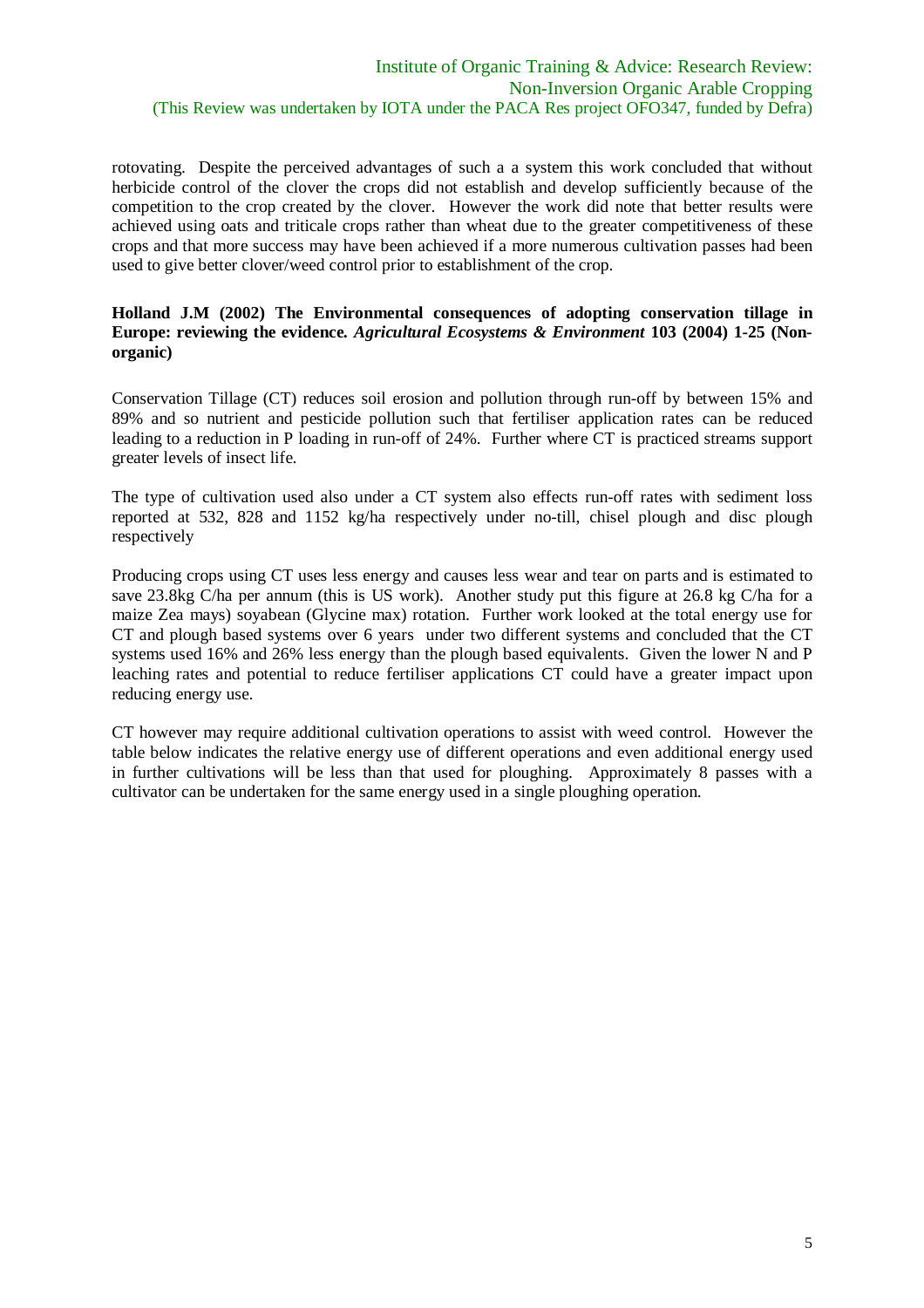| <b>Energy used in Agricultural husbandy operations</b>                                               |                  |
|------------------------------------------------------------------------------------------------------|------------------|
| <b>Operation</b>                                                                                     | kW energy per ha |
| Mouldboard Plough                                                                                    | 175              |
| Sub soiler                                                                                           | 163              |
| Drill                                                                                                | 35               |
| <b>Spring Tined Cultivator</b>                                                                       | 21               |
| Disc                                                                                                 | 42               |
| <b>Power Harrow</b>                                                                                  | 115              |
| Combine Harvester                                                                                    | 125              |
| Leake, A R ., 2000. Climate Change, farming systems and soil. Aspects Appl. Biol. 62,<br>$253 - 260$ |                  |

The cultivation of soil releases soil carbon into the atmosphere and reduces soil carbon by reducing soil organic matter (SOM). Studies in the UK indicate that soil carbon was 8% higher than under conventional tillage systems and work in Scandinavia showed it to be 25% higher in the top 5cm of soil and 20% higher in the top 30 cm of soil. However the time taken to see such differences will depend upon the amount of organic matter returned to the soil and the intensity of cultivation.

The benefits of the change in SOM build up in the soil surface layers are rapidly lost if ploughing is used.

SOM levels are closely linked to soil biodiversity with cultivated soils having lower biodiversity than uncultivated ones with CT somewhere between the extemes. Soil biodiversity comprises Microorganisms, mesoffauna and Macrofauna and the impacts of CT are different on these three different groups and different species within these groups and other factors such as input use will also have a bearing .

Microbial biomass, diversity and activity is generally higher in systems using CT techniques than in those using deep cultivations. These microbes are more concentrated in the soil surface layer whilst under a plough system crop residues are more evenly distributed through the soil profile and so changes in the microbes present and their roles and efficacy in nutrient cycling is different.

Nematode species are susceptible to soil cultivation as they rely on soil moisture for movement. They are believed to be responsible for up to 30% of soil mineralisation. In the short term when using CT plant parasitic nematodes may increase as they are no longer being destroyed by ploughing

However other nematode species important in nutrient cycling will benefit but the lack of information about which species are most important in nutrient cycling and how their numbers might be enhanced makes understanding of this difficult.

For the Mesofauna there are also inconsistent findings. Work investigating Collembola and Acari populations (which are important in nutrient cycling under systems making use of organic manures) show variable results with Collembola showing increases in number under no tillage systems and a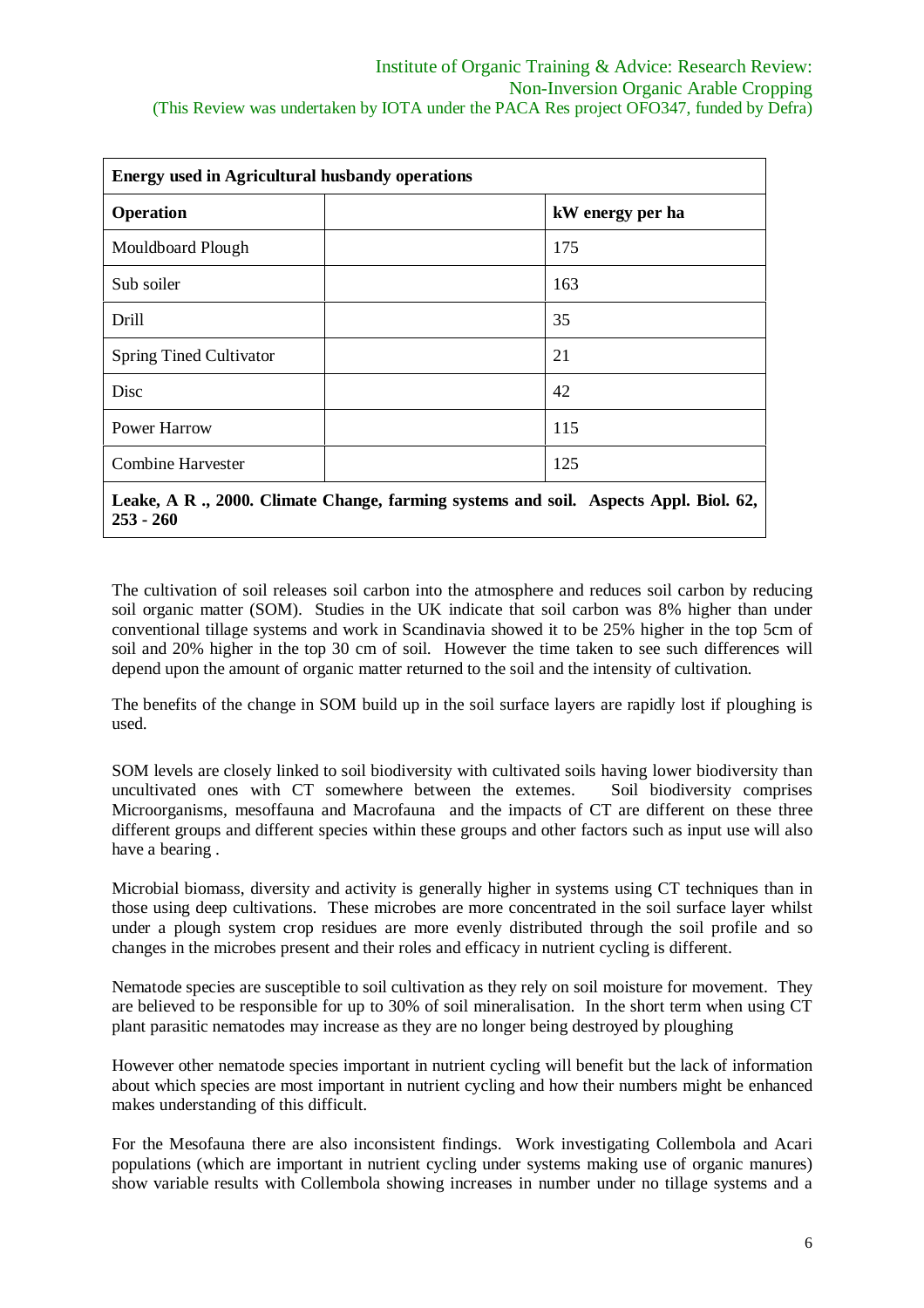decrease under shallow tillage regimes. However there was a greater concentration of these populations at the soil surface in the  $0 - 3$  cm profile.

Work indicated that where soil structure is degraded this resulted in a reduction of microfauna and Collembola numbers because of the reliance of these on pore space.

For macrofauna species are affected by tillage regime. Eathworm populations are effected. Inversion tillage has a negative impact as earthworms are than exposed to desiccation and predaction. CT nearly always results in an increase in earthworm numbers. When studied over a 10 year period it was shown to be 36% higher under CT than mouldboard ploughing system. In dryer Mediterranean climate the increase was even more significant.

Species such as Isopods (woodlice), Myriapods (centipedes) and Gastropods (snails) are sensitive to soil cultivation but are encouraged by CT as organic matter is available on the surface and physical structure of the soil surface encourages movement and so aids their dispersal. Slugs are often reported as becoming problematic following a move to CT. As they are not as sensitive to cultivation as other gastropods their numbers can rise rapidly due to the availability of organic matter on the soil surface.

Inversion of soil not only physically destroys marcofauna but also has an indirect impact as food sources, in the form of green matter and other organic matter are likely to be removed. The timing of operations can also be important as species may be more vulnerable during different life stages. Carabidae beetles are less vulnerable as they have shown themselves to be tolerant of cultivation and their ability to disperse quickly allows them to escape.

The overall number of macrofauna present may not be effected by a switch from mouldboard ploughing to CT but the abundance of species present may be effected.

For birds and vertebrates the abundance of seed at the soil surface and the availability of mesofauna generally encourage these species

CT can have an effect of flora with a greater selection towards perennial species with reports that both Sterile Broom (Bromus sterilis) and Blackgrass (Galium aparine) increased whilst Field Poppy (Papaver rhoeas) remained low.

#### **3. Analysis and Conclusions**

The opportunities for using an NI approach in organic systems has not been well investigated by research and what research has been done has not perhaps been sufficiently long term. The benefits of the system in terms of the economics of establishment and the improvement in soil quality make the system attractive but it is a system that will take some time to get established and is one that will require the farmer to "hold his nerve" as grass weed, perennial weed burdens and slug predation may increase in the early years of implementation. In conventional systems and the POB work yields have reported to drop when implementing an NI system. This is before some of the benefits of a better quality soil are seen, but in the work done by Dr Michael Brandt in an organic system no yield drop was experienced and this too was the case for Danish work done by Per Schonning.

Phosphate (P) and Nitrate (N) losses can be reduced as soil structure improves and becomes more stable. Better water ingress into the soil will reduce run-off and sediment and P loss and better water retention in the soil structure will reduce leaching potential. This is perhaps particularly the case at the time that the ley phase of a rotation is broken when greatest risks of N leaching occurs particularly if this coincides with significant rainfall.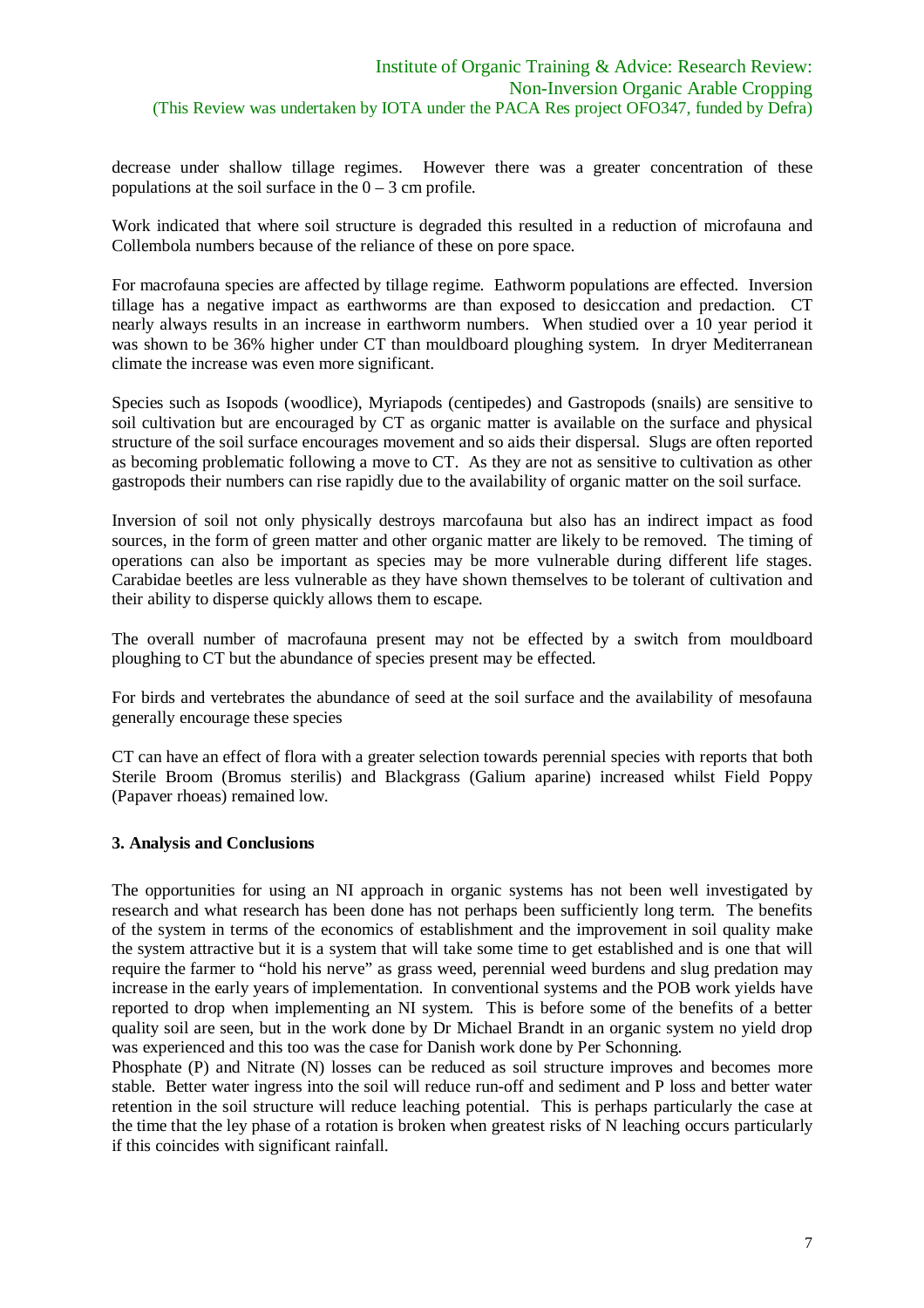The organic matter left at the surface is likely to result in a rougher seedbed which not only helps preserve soil crumb structure but provided the soil is not overworked can help reduce capping on prone soils.

Soil moisture for germination is improved as the soil capillary remains intact and therefore germination draws from deeper soil moisture reserves rather than surface soil moisture. Given changing and uncertain rainfall patterns over recent seasons and forecast greater extremes in weather patterns for the future the ability of soils to help buffer climatic conditions will be increasingly useful.

It is difficult to quantify the economics because of the range of farm systems employed but if compared in terms of energy consumption, (which will also indirectly compare machinery costs). It can be seen that from Table 1 that a lower cost of establishment is achieved by avoiding ploughing if this cost is equated to fuel use. However, this does not take into account labour costs as a two pass system using a plough/press and combination drill is cheaper in labour than several repeated passes with a NI cultivator even if one of these is used to drill the crop as in the case of Yatesbury Organic Farm (see Appendix 1).

The evidence would seem to suggest that whilst weed burdens may not increase there is likely to be selection towards more grass weeds and perennial weeds. Greater opportunities to control weeds will develop as the weed seed bank will be held towards the upper layers of the soil which has several benefits. Firstly, the weeds are likely to be easier to germinate following harvest and control through mechanical means, they are more accessible to surface predation by birds and finally the historic seedbank is no longer disturbed and brought to the surface to germinate.

To help overcome some of the weed problems that may occur:

- drill cereals later to allow better use of stale seed beds and particularly to reduce germination of Blackgrass (Galium aparine) and wild oats (Avena fatua*)*
- keep seed beds coarser to reduce germination of weeds
- make best use of undersowing and crop canopy to help the crop outcompete weeds as they germinate

Stale seedbed techniques for weed control will have an impact on nutrient loss from a soil and the level of weed burden that can be accepted without having a significant yield reduction must be understood and weeding operations based on this understanding. For example with grass weed species Blackgrass (Galium aparine) will have an impact on yield at a relatively low population density perhaps just 2 plants per m2 whilst for Annual Meadowgrass (Poa annua) a population of 50 plants per m2 will be required to have a similar yield reduction.

It is possible that both slug and nematode predation will increase. This is likely to be a temporary effect. Both species will be provided with more suitable conditions for population expansion whilst others who might fill a similar ecological niche are not present. However over time these species which will compete with slugs for example woodlice for soil surface organic matter will increase and compete with slugs. Similarly with harmful nematodes, once other nematode species and mesofauna populations increase the effect will be to reduce the impact of harmful nematodes.

To reduce possible pest burdens:

• allow maximum exposure to predators. *Carabidae sp*. are one of the major predators of slugs and so ensure field margins encourage their lifecycle and allow for access to larger field areas through the use of beetle banks to provide access to a greater area of the crop.

Soil type and timeliness of operation are likely to have an impact upon the adoption of the system. It is often felt that NI systems suit a narrow band of medium textured soils. They are used across a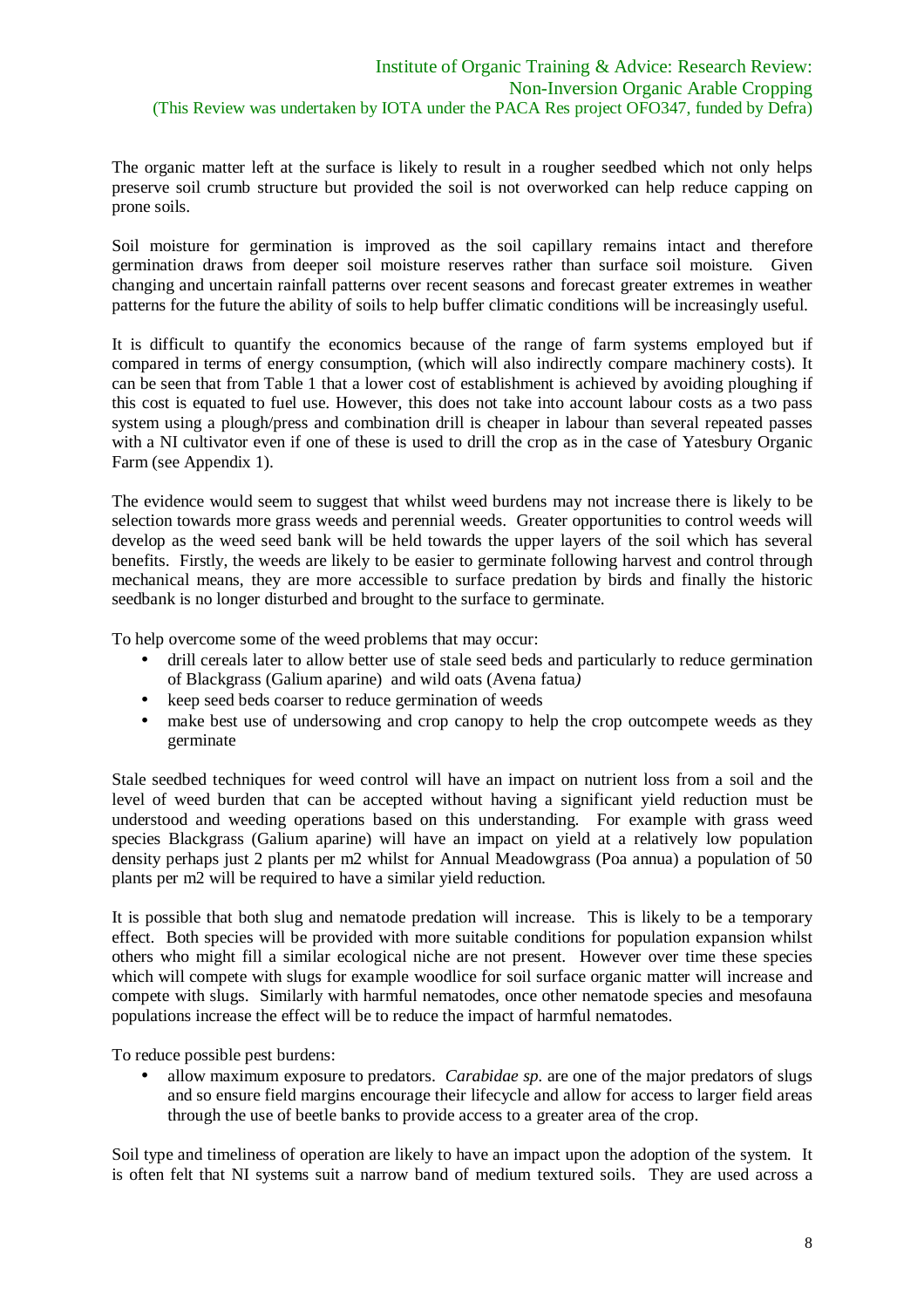broader range of soil types in other parts of the world and have been adapted successfully. On heavier soils when soil temperature at establishment is more critical the idea of delaying drilling to achieve a suitable seedbed and to reduce grass weed germination may be unwelcome. However, higher workrates for chisel plough type cultivators may allow greater opportunities for cultivations to be done in a timely manner. The lower power requirements for this type of operation may also encourage farmers to make less use of contractors which again might help improve timeliness.

The only work reviewed, Clements *et al*, looking at using green manures as a means of weed control prior to establishing the crop did not achieve much success however the potential of such a system to reduce potential weed burden when using a non inversion system seems to have merit. Perhaps more experimentation is required using other less competitive cover crops, or even less competitive varieties of clovers and the involvement of the Claydon company (with their Direct Drilling philosophy) in the ongoing Wheatlink (Sustainable Link Project LK 0970) project may lead to advances in the development of this technique.

As with much in organic farming the opportunities to try innovative approaches exist and will be undertaken by the engaged and innovative farmer seeking to develop their system. The development in NI has been is better understood in the conventional context where it has gone hand in hand with a herbicide regime. It must be prudent to look at the experiences of the conventional system and learn from these and adapt them to the organic scenario than disregard them and as more farmers convert who have experience and expertise in NI in the conventional setting this can be used to develop the system for wider adoption within the organic sector.

*During the IOTA Arable Research Workshop held on 15th November 2008 (Appendix 2. R&D priorities) a number of research and development needs were identified, which will be important for the wider commercial application of non-inversion tillage in organic farming.*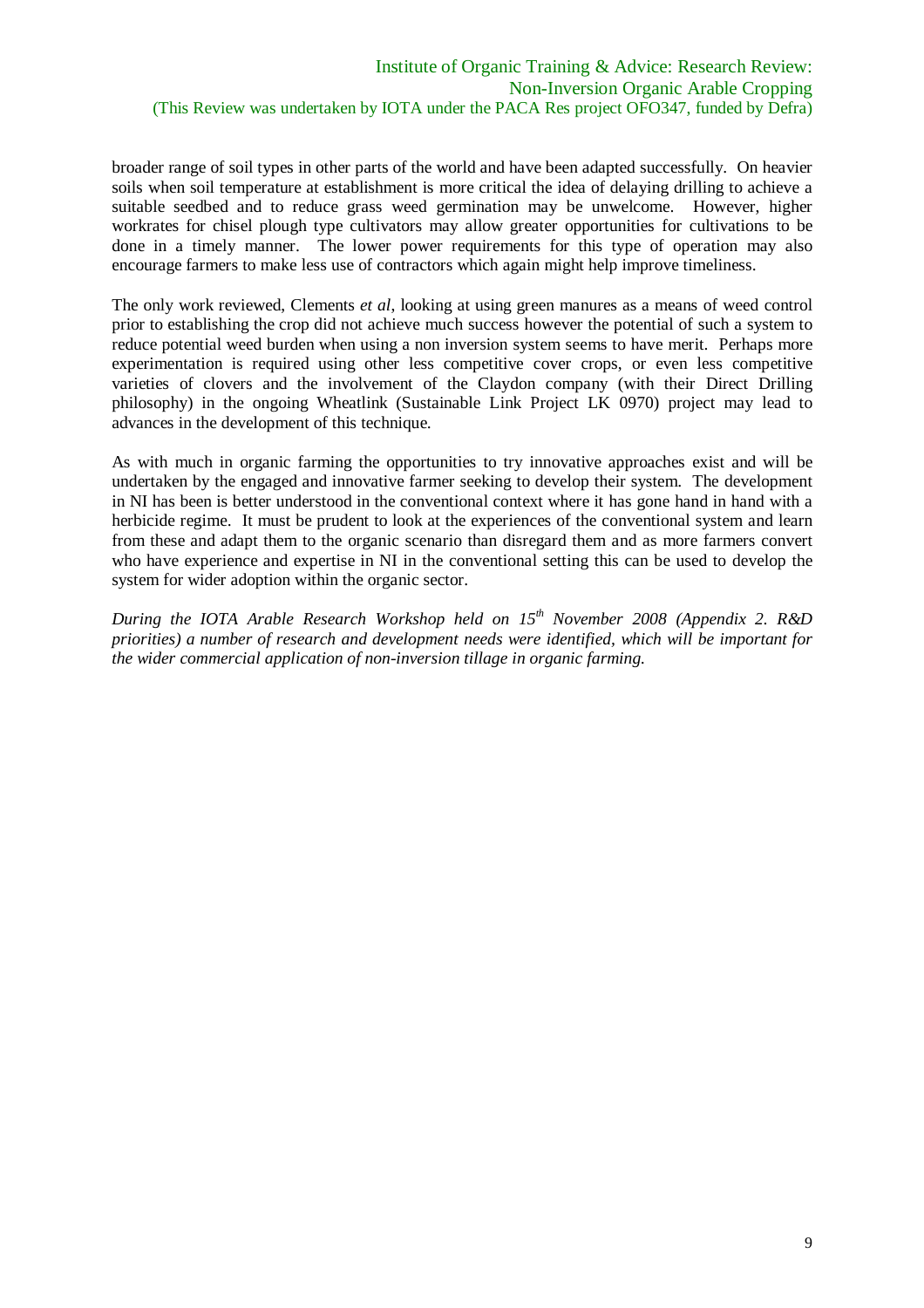## **4. References**

**Munkholm Lars J.; Schjonning, Per and Passmussen Karl J. (2001) Non- inversion tillage effects on soil mechanical properties of a humid sandy loam.** *Soil and Tillage Research* **62 (1- 2):pp 1-14 (Organic)**

**ADLib Glossary (Non-organic)**

www.adlib.ac.uk/ema/content.aspx

**Ozpinar Sakine (2006) Effects of tillage sytems on weed populationand economics for winter wheat production under the Mediterranean dryland conditions.** *Soil and Tillage* **Research 87 (2006) 1-8 (Non-organic)**

**S.P. Cuttle, C.J.A. Macleod, D.R. Chadwick, D. Scholefield & P. M. Haygarth (IGER) P. Newell-Price, D. Harris, M.A. Shepherd, B.J. Chambers & R. Humphrey (ADAS) (***January 2007)* **An inventory of Methods to Control Diffuse Water Pollution From Agriculture.** *Defra Project ES0203* **(Non-organic)**

**Project Ecological Soil Management (POB) (Organic) www.soel.de/english/poeb\_ueber\_e.html**

**SAC Technical Note 580 Crop Protection in Reduced Tillage Systems (Non-organic)**

**W Bond & RJ Turner (2005) Review of tillage and Weed control. HDRA www.organicweeds.org.uk Defra Project OF0315 (Organic)**

**Clements R** *et al* **(2001) Clover: cereal bi-cropping for organic farms Defra Project OF 0173 (Organic)**

**The Ploughman's Folly by Edward H Faulkener**

**Holland J.M (2002) The Environmental consequences of adopting conservationtillage in Europe: reviewing the evidence***. Agricultural Ecosystems & Environment* **103 (2004) 1-25 (Nonorganic)**

**Schonning Pers, Rassmussen Karl, Munkolm Lars & Nielsen Peter (2002) Soil Tillage in Organic Farming – ploughing depth and non-inversion deep tillage.** *DJF Rapport Markbrug nr.82* **November 2002 (Organic)**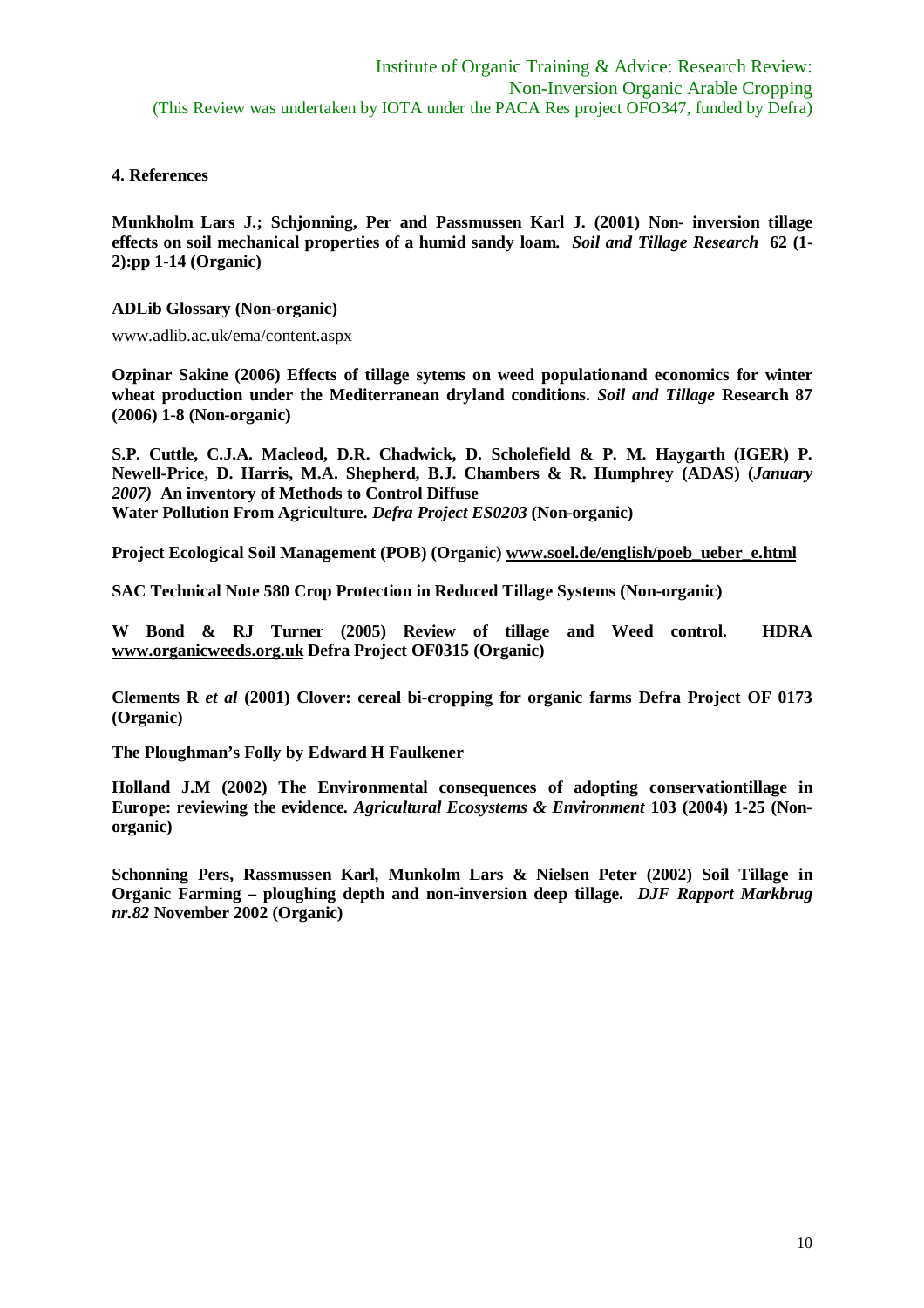# **5. Appendix 1**

Case Study: Yatesbury Organic Farm

Farmer: Richard Gantlett

Prior to the start of conversion in 1998 Richard had been experimenting with non-inversion cultivation on the 300 ha of cereals at Yatesbury Farm. The burning of stubble made incorporation of stubbles relatively easy without ploughing but the a belief in the importance of soil structure and the role that straw residues could contribute lead to experimentation on one area with non-inversion techniques even when straw incorporation was required. This experimentation led to a system whereby ploughing was only used intermittently. There was little understanding of soil biology at this time.

Following organic conversion ploughing was gradually reintroduced to the farm as the perceived wisdom was that ploughing is an important weed control technique.

However a growing appreciation for the importance of soil biology gave Richard the determination to make a non inversion system work and a meeting with Alex Podolinski and later with Manfred and Frederick Wenz on their farm in Germany gave him the confidence to develop a system that dispenses with ploughing.

The cultivation routine seeks to break up the soil surface at a very shallow depth causing minimal disturbance to the soil but providing sufficient horizontal slicing of the soil surface to destroy fertility building ley, volunteers and weeds with an aim to allow the soil to weather and break down along the natural fissures and weaknesses in the soil thereby leaving the soil flora and fauna as undisturbed as possible to allow them to maintain greatest efficiency.

Originally a Horsch cultivator with a wide duck-foot share was used. Each duck-foot is approximately 37 cm wide and they are set 30 cm apart. The angle of the share has been altered slightly to give a flatter pass through the soil and the initial pass is made at a very shallow depth of just 2 cm(max).

Alongside this use of cultivators the soil's natural fissures and breaking points are seen as important in the development of the tilth. Care is taken therefore not to overwork the soil to roll or "chop" the soil which might result in a too friable soil that would be prone to capping and consolidation in wet weather. Any such capping inhibits crop growth and allows weeds such as couch and docks to establish.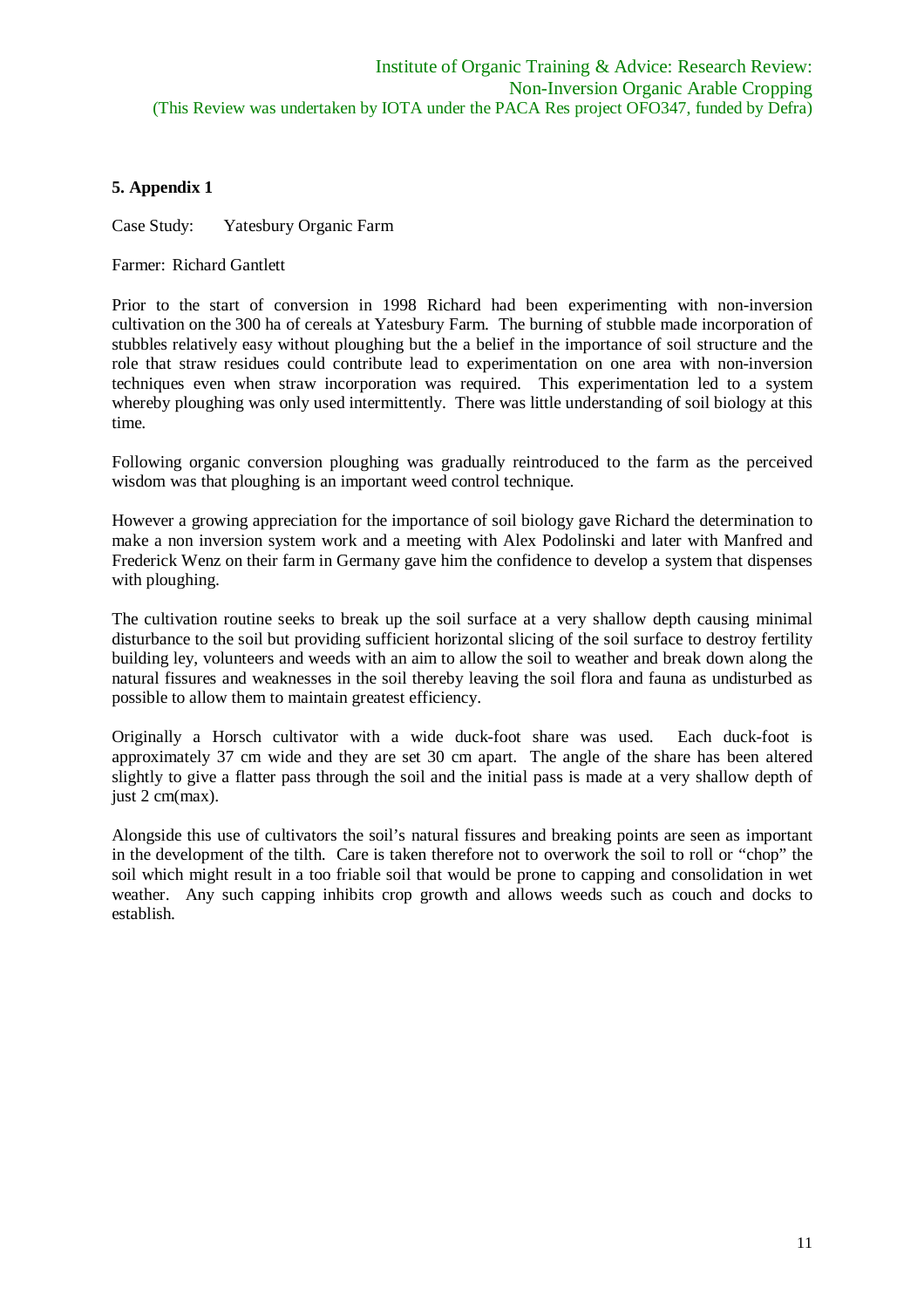

**Figure 1 Horsch Terrano cultivator**

More recently a similarly configured, though with a smaller duck-foot share Lemkin Thorit chisel tine cultivator has been used for the initial cultivation with the Horsch used mainly for drilling. The Lemkin provides a different action, mixing the soil and plant residue better with closer tine spacing and more curved tine action.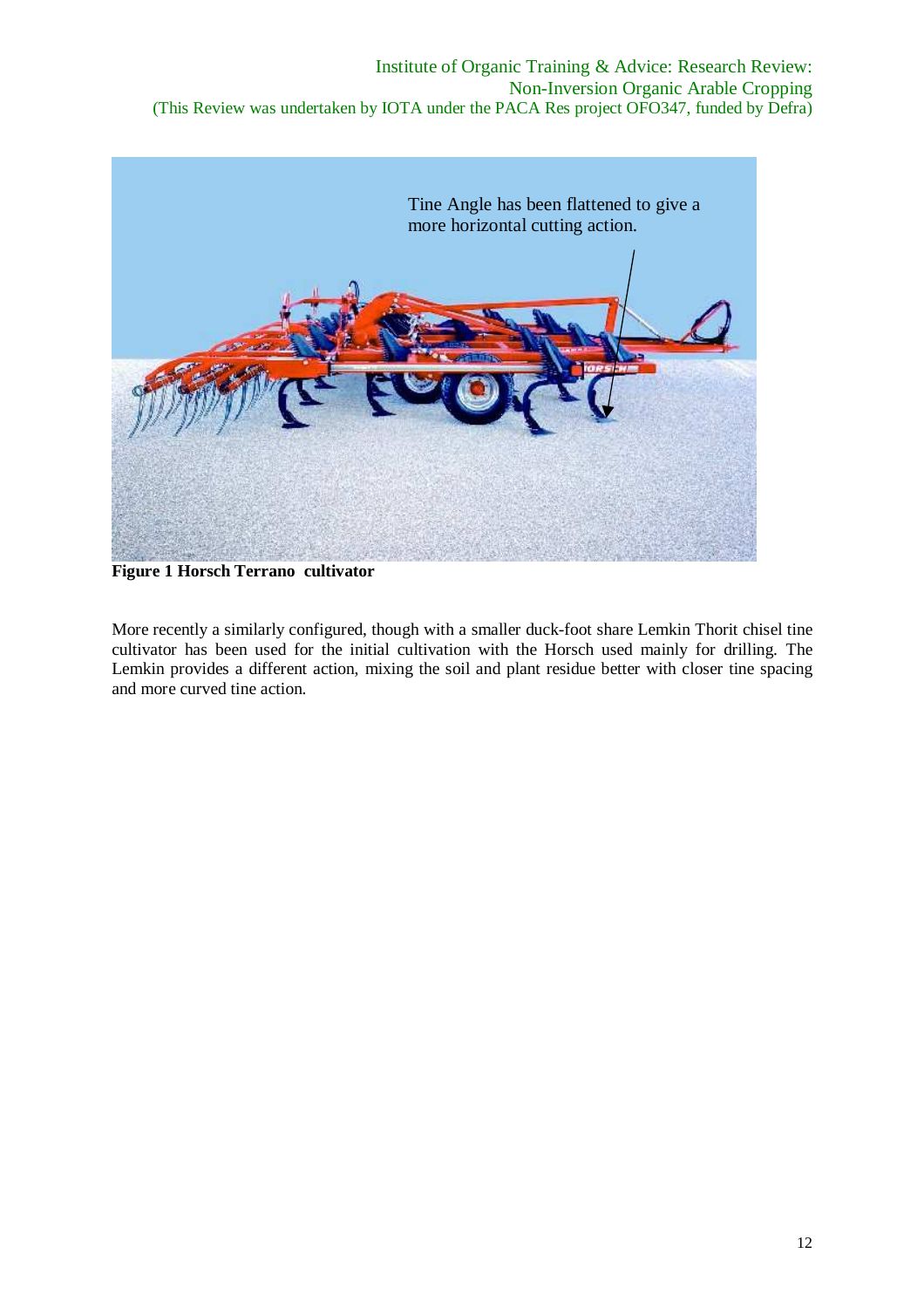

As part of the cultivation routine a "C" tine ripper is used to lift and aerate the soil and alleviate compaction at a depth of approximately 15-40 cm depending upon the circumstances. Interestingly in Germany where this approach was developed no ripping is undertaken but they are working on a smaller scale with much smaller tractors.

Cultivations are carried out at approximately 1-2 week intervals in order to allow weed flushes to develop and be destroyed by cultivating.

Following (usually) 3 passes the drilling is undertaken. The Horsch cultivator with a seeder fitted on the front linkage and a coulter behind each tine with a deflector plate set below each coulter to spread the seed to mimic broadcast seed distribution. When set up to drill a finger tine is used behind the Horsch to complete the covering of the seed. The seed is not rolled to improve soil/seed contact instead the capillary action of the soil draws moisture from below due to the drying created by cultivation and this initiates sprouting. By placing the seed into the right place in warm moist soil (it has not been inverted and cold soil exposed) it is believed establishment is enhanced and the crop begins growing before the weeds have an opportunity to re-establish themselves.

When initially developing this approach, there were concerns that the weed burden would increase. However the approach of keeping seed in the surface layer and allowing them to germinate and then removing by cultivation has been largely successful. Certain weeds are present but at levels which are not considered significantly detrimental to yield

The cultivation regime described is equally applicable to the destruction of the ley phase of the rotation as to the establishment during the cereal rotation. For ley destruction cultivations are started in July and order to give time to kill the ley. The proportion of grasses in the ley mixture has been reduced to retain a reasonably open sward which is not too densely matted and grasses are more difficult to control with cultivations alone. In addition a broad range of both legumes and herbs are